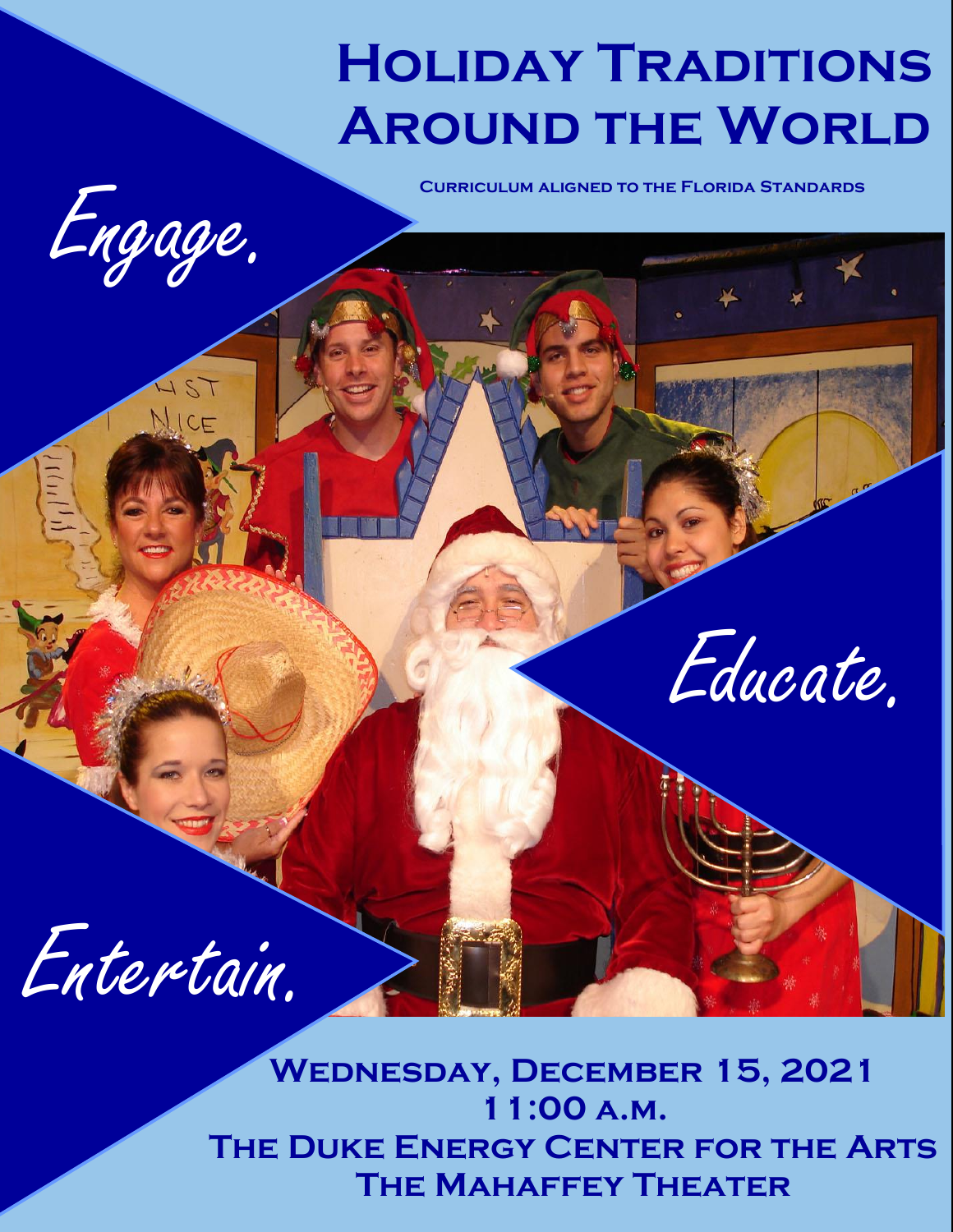# **Class Acts**

Bill Edwards Foundation for the Arts, Inc. is committed to supporting and presenting all genres of the Performing Arts at The Mahaffey Theater and throughout the St. Petersburg, Florida area; funding arts education for school children and providing its member patrons with unequaled services, entertainment, and cultural experiences.





# **DIRECTIONS TO THE Mahaffey Theater**

Take I-275 (south from Tampa, north from Bradenton/Sarasota) to exit 22 (I-175).

Follow Route I-175 (it will become 5th Avenue South) to 1st Street South.

The Mahaffey Theater will be in front of you. *1st Street South and 2nd Street South are two-way streets.*

Follow the directions given by the parking attendants.

# **How to Reach Us:**

Class Acts, Mahaffey Theater

400 1st Street South St. Petersburg, FL 33701-4346 Attn: Class Acts/Perkins Elementary School Pony Route #3 Phone: (727)892-5800 Fax: (727)892-5770

**An electronic version of this guide can be found at [stpeteclassacts.com.](http://stpeteclassacts.com/)**



**Curator of Art & Education**

Kim Dennison **Curriculum Research & Design**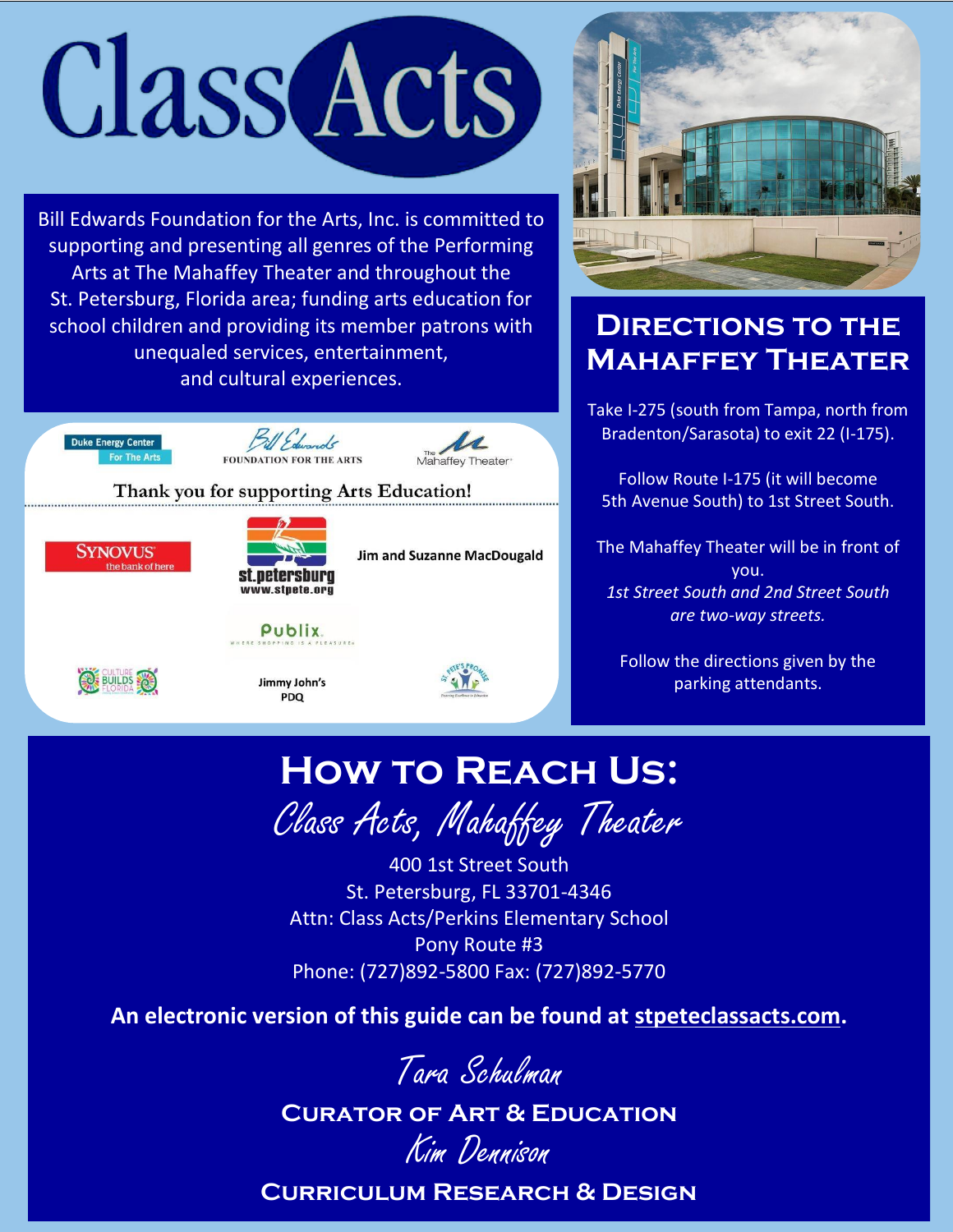

3715 Wiregrass Road New Port Richey, FL 34655 Phone: (727) 312-3272 Email: stagesprd@aol.com Website: www.stagesproductions.com

## **An Educator's Guide to: Holiday Traditions Around the World**



Holiday Traditions Around The World is a fast paced rollicking musical that takes a joyous 'round the world tour of the dances, songs and stories from Christmas, Hanukkah, Kwanzaa and many more. Students will sing, clap and tap along as they learn new and old traditions, customs and folklore that instill the magic of the season. This wonderful jubilee creates a memorable and heartwarming experience that celebrates the true spirit of cultural diversity.

 the following activities provide more of a social studies or historic perspective on learning about holidays around the world; they will not actually be celebrating them.l Special Note: While some school districts frown on the celebration or study of holidays, holidays rather than a religious one. Also note that although students will be

and heart warming experience that celebrates the true spirit of cultural diversity.

© STAGES PRODUCTIONS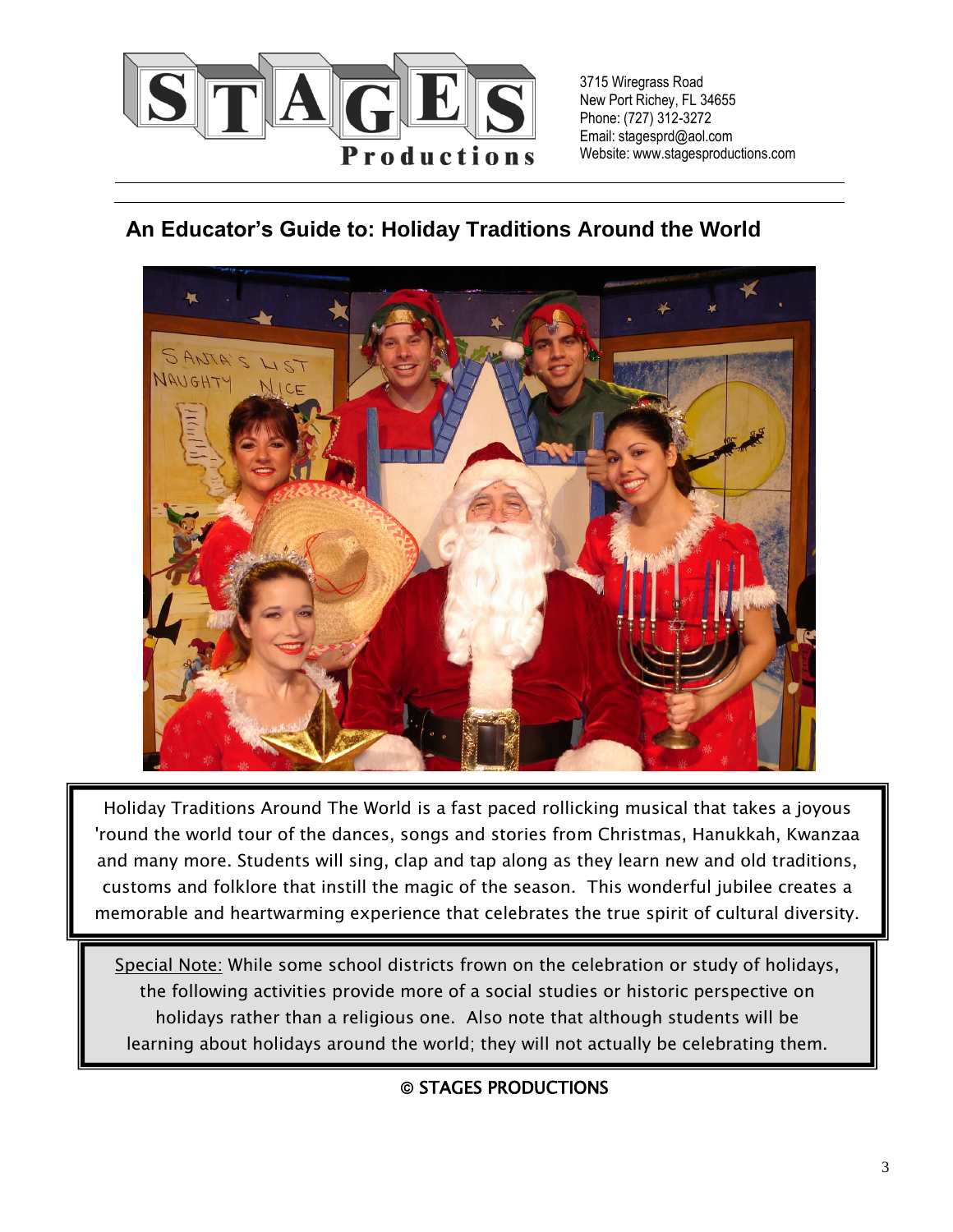$\mathscr N$  Throughout the study guide, this symbol means that specific Florida Standards are being addressed that correlate activities directly to Florida Assessments. As new standards are created and approved by the Florida Department of Education, this may change. The Standards listed here are currently the most up to date. Please visit [www.floridastandards.org,](http://www.floridastandards.org/)or [www.cpalms.org](http://www.cpalms.org/) for more information and to customize this guide to your specific grade level.



# THE THEATRE IS A SPECIAL TREAT

Let us concentrate for a moment on a vital part of youth theatre: the young people. Millions of youngsters attend plays every season, and for some the experience is not particularly memorable or entertaining. The fault may lie with the production - but often the fault lies in the fact that these youngsters have not been properly briefed on appropriate theatre manners. Going to the theatre is not a casual event such as flipping on the TV set, attending a movie or a sports event. Going to the theatre is a SPECIAL OCCASION, and should be attended as such. In presenting theatre manners to young people we take the liberty of putting the do's and don'ts in verse, and hope that concerned adults will find this a more palatable way of introducing these concepts to youngsters.

#### MATINEE MANNERS

by PEGGY SIMON TRAKTMAN

**The theatre is no place for lunch, But if you like something you clap Who can hear when you go "crunch?" Actors like to hear applause. We may wear our nicest clothes If there is cause for this applause. When we go to theatre shows. If a scene is bright and sunny, Do not talk to one another And you think something is funny (That means friends or even mother) Laugh- performers love this laughter** When you go to see a show, **But be quiet from thereafter**. **Otherwise you'll never know Don't kick chairs or pound your feet** What the play is all about **And do not stand up in your seat, And you'll make the actors shout Never wander to and fro - Just to make themselves be heard. Just sit back and watch the show. So, be still - don't say a word And when the final curtain falls Unless an actor asks you to… The actors take their "curtain calls" A thing they rarely ever do. That means they curtsy or they bow It also tells us other facts Out to the lobby, everyone. Of coming shows and future acts. The theatre is a special treat Programs make great souvenirs And not a place to talk or eat. Of fun we've had in bygone years If you behave the proper way Keep your hands upon your lap You really will enjoy the play.**

**A program has a special use And you applaud, which tells them how So do not treat it with abuse! You liked their work and liked the show. Its purpose is to let us know Then, when the lights come on, you go Exactly who is in the show Back up the aisle and walk - don't run**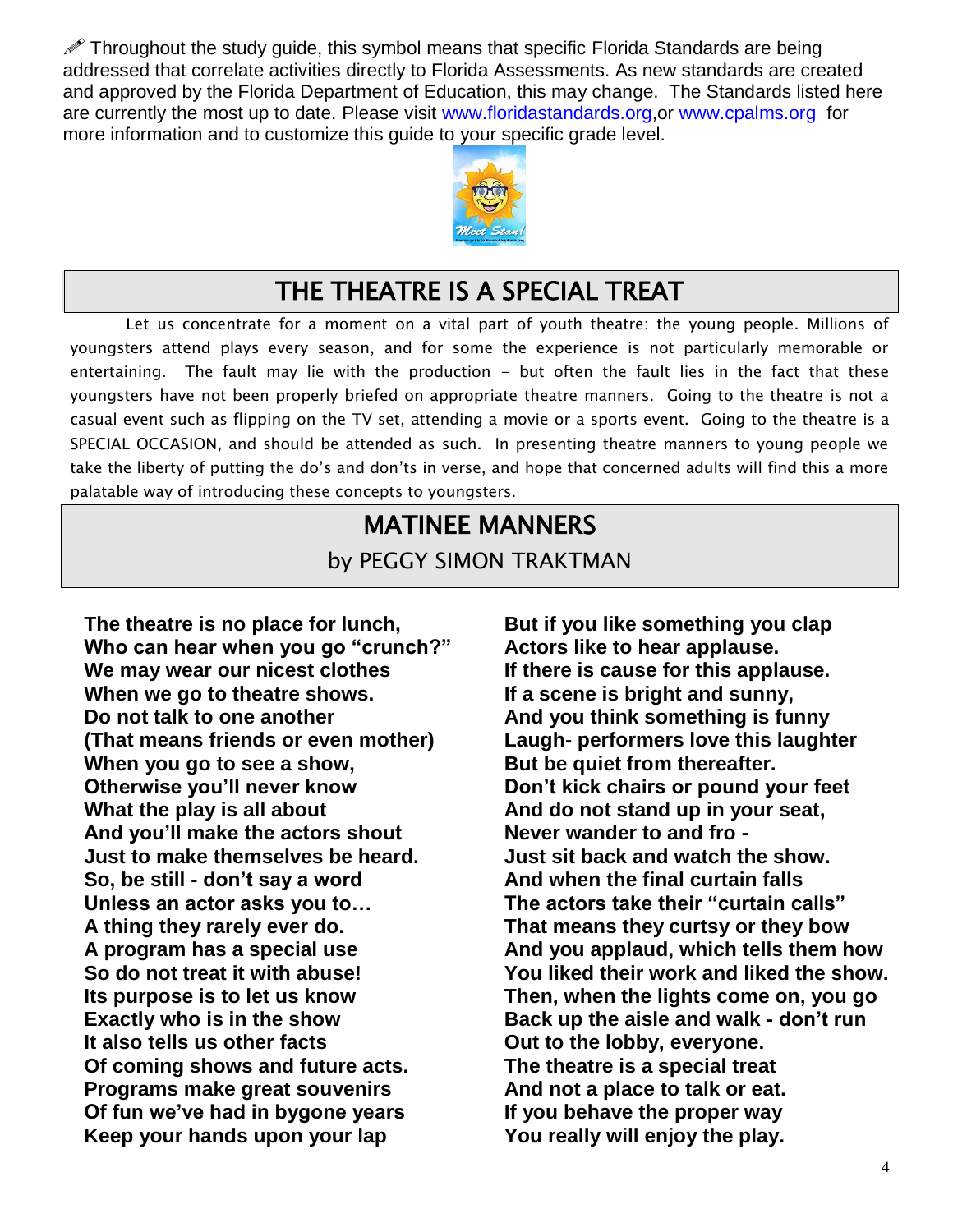# HOLIDAY DIRECTORY

Refer to the following holiday directory for help with activities. Obviously these are only a few samples of the hundreds of worldwide festivals that are celebrated in the Winter months. Feel free to embellish this list, as there are hundreds of great resources for information. (see reference page)

#### Hanukkah

For eight days each December, Jews light candles in a special candleholder called a menorah. They do this to remember an ancient miracle in which one day's worth of oil burned for eight days in their temple. On Hanukkah, many Jews also eat special potato pancakes called latkes, sing songs, and spin a top called a dreidle to win chocolate coins, nuts or raisins.

#### St. Lucia Day

To honor this third-century saint on December 13, many girls in Sweden dress up as "Lucia brides" in long white gowns with red sashes, and a wreath of burning candles on their heads. They wake up their families by singing songs and bringing them coffee and twisted saffron buns called "Lucia Cats."

#### Christmas

People celebrate this sacred holiday by going to church, giving gifts, and sharing the day with their families. Throughout the world, Christians honor the birth of Jesus Christ in Bethlehem over 2000 years ago.

#### Kwanzaa

Kwanzaa, which means "first fruits," is based on an ancient African harvest festival and celebrates ideals such as family, life and unity. During this spiritual holiday, celebrated from December 26 to January 1, many African- Americans dress in special clothes, decorate their homes with fruits and vegetables, and light a candleholder called a kinara.

#### Chinese New Year

Many Chinese children dress in new clothes to celebrate the Chinese New Year. People carry lanterns and join in a huge parade led by a silk dragon, the Chinese symbol of strength. According to legend, the dragon hibernates most of the year, so people throw firecrackers to keep the dragon awake.

#### Diwali

Diwali is a Hindu festival that lasts five days. It is one of the happiest of the Indian festivals and is celebrated all over the country. Diwali has similar traditions of Thanksgiving and Christmas rolled into one huge celebration.

#### Ramadan

During the ninth lunar month, Muslims avoid food and drink between the hours of sunrise and sunset. They mark the end of this period of fasting with "Eid-al-Fitr" a celebration that lasts three days. At "Eid" Muslims exchange gifts, give food to the poor and spend time with family and friends.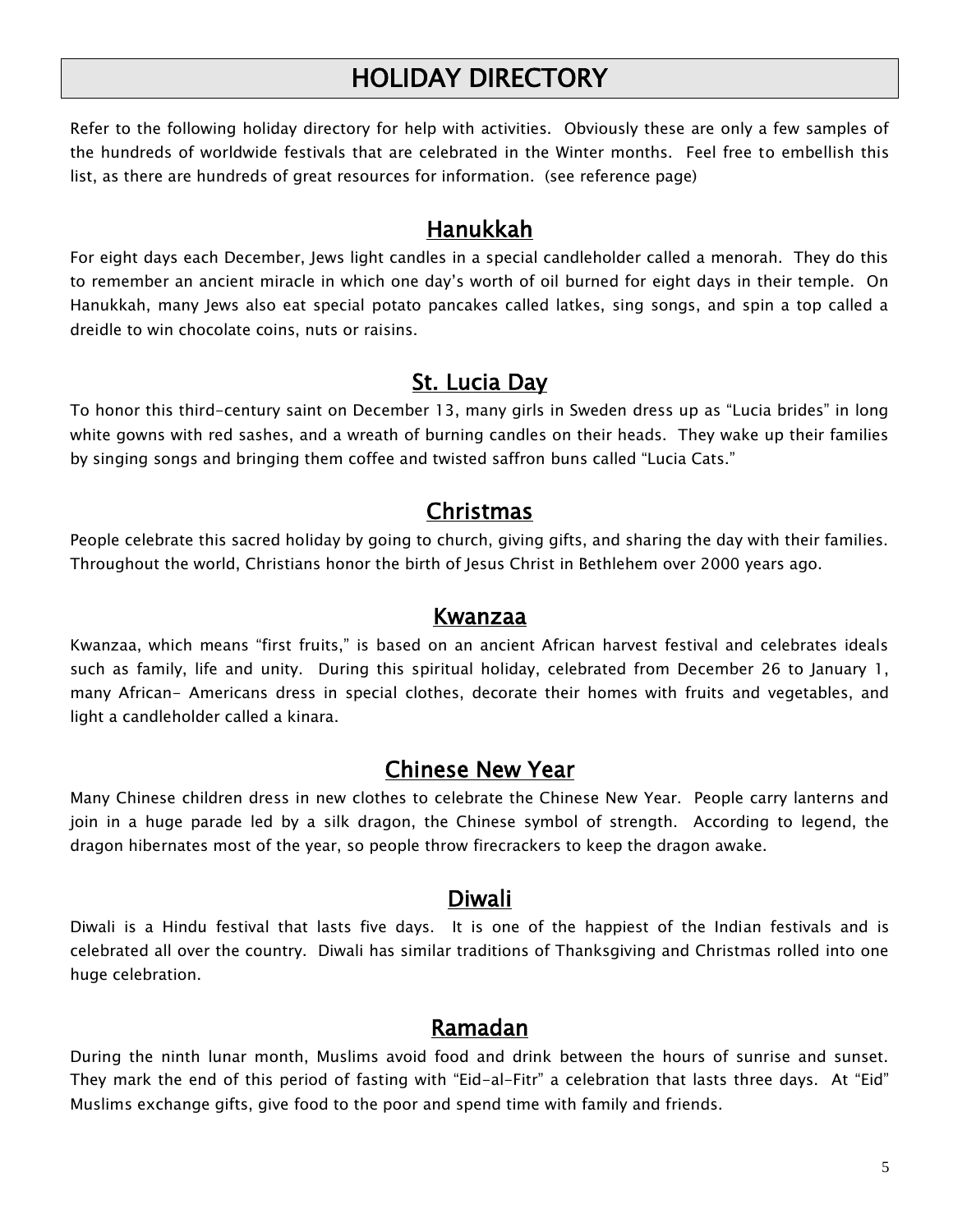# HOLIDAY FUN FACTS

#### The North Pole or Turkey?

Santa Claus got his name from Saint Nicholas, a bishop of the town of Myra, who was known for being especially kind to all children. Today, Myra is part of the country of Turkey.

#### All Ears

During Kwanzaa, families set out ears of corn to show how many children there are in the family. People without children set out one ear of corn to show that they are parents of their community.

#### 12 Lucky Animals

In the Chinese lunar calendar each of the 12 years is named after an animal. According to legend, Lord Buddha asked all the animals to come to him before he left the earth. Only 12 animals came to wish him farewell, and as a reward Buddha named a year after each one

#### Moooooo!

To celebrate the Hindu holiday of Diwali, farmers dress up their cows with decorations and treat them with respect. The farmers show their thanks to the cows for helping the farmers earn a living.

#### Camels in Puerto Rico?

Early in the Christmas season, carolers begin going from house to house. They wear homemade costumes the Magi might have worn and sing Spanish carols called aquinaldos. At each house they are rewarded with food and drink. Gifts arrive on Christmas morning and again on the Epiphany. On January  $5<sup>th</sup>$  in the evening, children leave water, grass and grain under their beds for the camels. The next day they find presents in the place of the feed.

## La Befana or Baboushka

The nativity scene originated in Italy. St. Francis of Assisi commissioned Giovanni Vellita to build a manger scene. Italy's big celebration centers around the Epiphany. According to legend, the Magi stopped and asked an old woman for food and shelter during their journey. She refused them. A few hours later the woman had a change of heart, but the Magi were gone. La Befana, which means Epiphany, still wanders the earth in search of the Christ Child. She brings presents to the good and punishment to the bad. Throughout the world La Befana is known as the Christmas witch. Epiphany (January 6) is when she delivers the gifts. Russia has a similar legend, but the old lady is named Baboushka!

# THE ACTIVITIES

# BEFORE THE PLAY

1. Ask your students to discuss the difference between television and live theatre. It is important that they know about theatre etiquette, or manners. Refer to the poem above on Matinee Manners.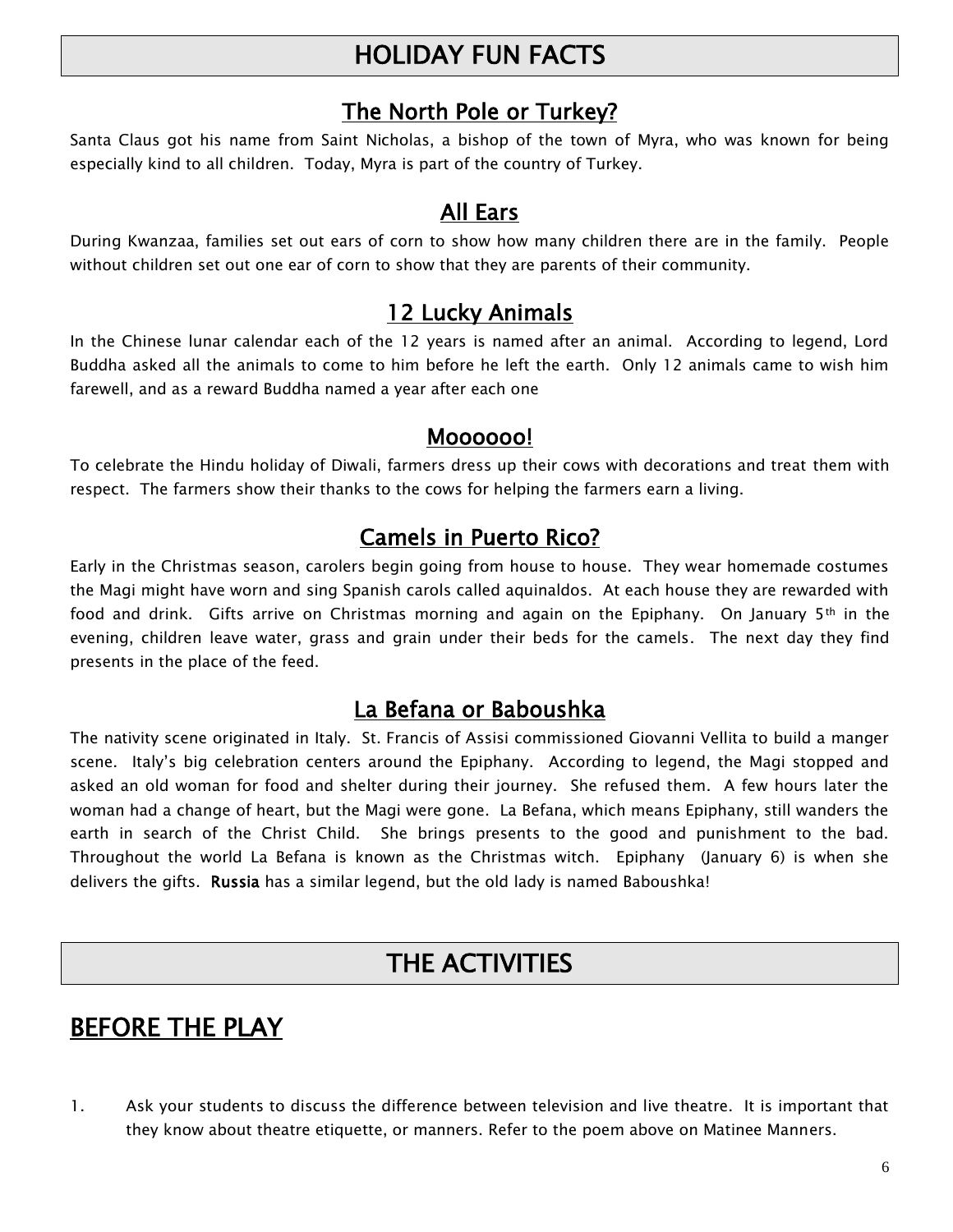**TH.1.C.1:** Cognition and reflection are required to appreciate, interpret and create with artistic intent.

 $\sqrt{T}H.1.S.1.1$ : Exhibit appropriate audience etiquette and response.

2. Have students learn the following vocabulary words and listen for them during the play. See how many words they can recall and how they were used in the context of the play.

| albatross | authority | boast     | boughs   | Christmas |
|-----------|-----------|-----------|----------|-----------|
| culture   | defective | diversity | Diwali   | diye      |
| don       | dreidle   | emblem    | embraced | equator   |
| fasting   | freedom   | Hanukkah  | harvest  | jolly     |
| Kwanzaa   | lunar     | menorah   | miracle  | partridge |
| plea      | Ramadan   | shelter   | sleigh   | temple    |
| vanity    | ward      | weary     | Yuletide |           |

**EXELAFS.1.RI.4.10** With prompting and support, read informational texts appropriately complex for grade 1.

**LAFS.1.L.1.1:** Demonstrate command of the conventions of standard English grammar and usage when writing or speaking.

► LAFS.1.RI.2.4: Ask and answer questions to help determine or clarify the meaning of words and phrases in a text.

- 3. A legend is a story from the past about a subject that was, or is believed to have been, historical. Legends concern people, place, and events. Usually, the subject is a saint, a king, a hero, a famous person, or a war. A legend is always associated with a particular place and a particular time in history. Many worldwide holiday traditions come from legends.
	- a. Discuss with your students the above elements that make a story a legend.
	- b. Have the students think of as many holidays as they can that come from legends. Compare and contrast these holidays.
	- c. Every town in the United States has legends. Write a story about a local legend.

**LAFS.1.RL.2.5:** Explain major differences between books that tell stories and books that give information, drawing on a wide reading of a range of text types .

**LAFS.2.RI.3.9:** Compare and contrast the most important points presented by two texts on the same topic. .

4. Have the students look and listen for patterns during the play. See how many patterns they can recall and how they were used in the context of the play. Encourage students to be aware of patterns that may occur in music, dance, scenery, costume fabric and dialogue. Students may also notice architectural patterns in the theatre.

LAFS.2.RI.1.1:: Ask and answer such questions as *who, what, where, when, why*, and *how* to demonstrate understanding of key details in a text. .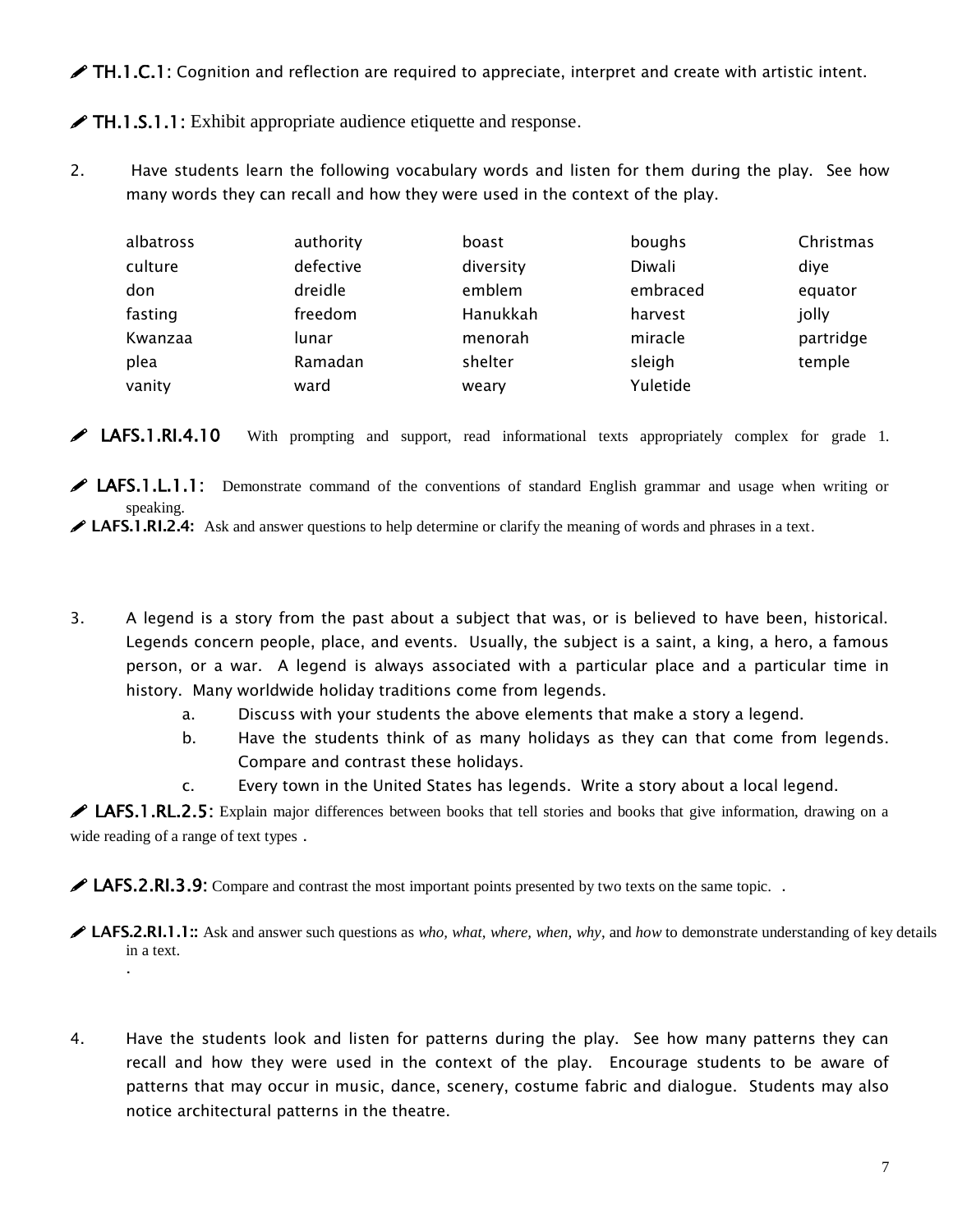- MAFS.3.0A.4: Solve problems involving four operations and identify and explain patterns in arithmetic.
- $\mathscr{P}$  WL.K12.NH.7.2: Use maps, graphs, and other graphic organizers to facilitate comprehension and expression of key vocabulary in the target language to reinforce existing content area knowledge.

# AFTER THE PLAY

# Part **I**

- 1. Discuss the production with your students. What did they like or dislike about the play? Why? Have the students draw a picture or write a letter to the cast of "Santa's Holiday Revue" telling them what they learned.
- $\blacktriangleright$  LAFS.1.W.1.3: Write narratives in which they recount two or more appropriately sequenced events, include some details regarding what happened, use temporal words to signal event order, and provide some sense of closure.
- $\mathscr{P}$  WL.K12.IM.5.6 Produce writing that has been edited for punctuation and correct use of grammar, in which the development and organization are appropriate to task and purpose.
- 2. There are many alliterations, puns, rhymes, wise sayings and historical references in the dialogue and in the lyrics of the songs in Santa's Holiday Revue. Example: Rudolph the Red-nosed Reindeer,
	- a. Have the students listen for these and other fun plays on words during the performance.
	- b. Back at the classroom, write down as many examples as you can recall.
	- c. Write a letter to the cast using one of the word play examples.
	- d. Act out a holiday of your own using some of these references. Be creative and assign a director, actors, prompter, etc.
- $\mathscr X$  TH.2.S.3.1: Create imagined characters, relationships, and environments using basic acting skills.
- 3. During the play, the elves visited many different countries and talked about many different cultures. See how many the students can think of and locate on the map or globe. Have students make dioramas or scrapbooks with flags, maps, costumes, and other symbols of the cultures that they have learned about during the show.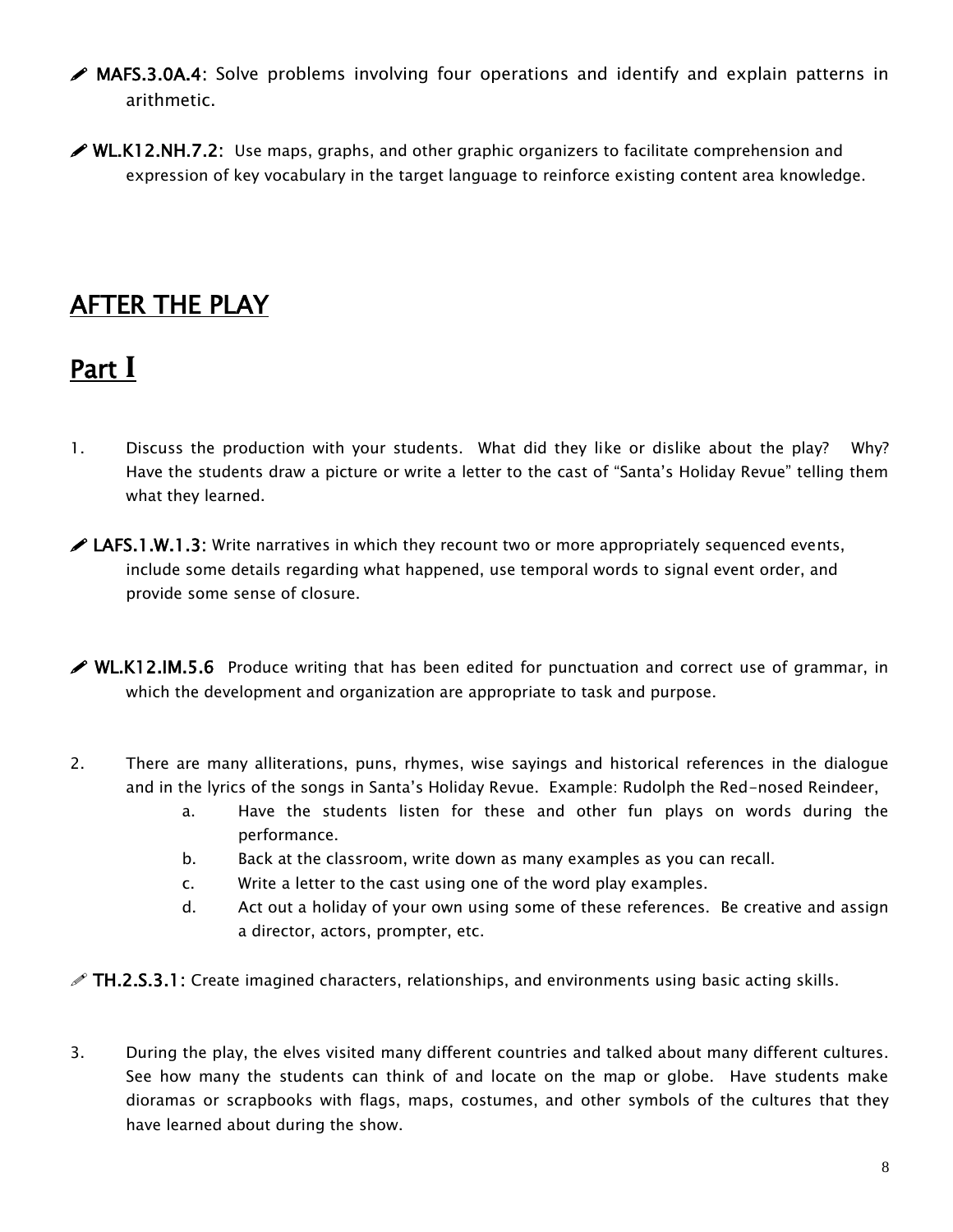$\triangle$  SS.1.G.1.4: Identify a variety of physical features using a map and globe.

SS.2.G.1.4: Use a map to locate the countries in North America (Canada, United States, Mexico, and the Caribbean Islands).

- 4. This play is a multi-cultural and musical journey around the world. Discuss with your students the differing types of music that they have encountered. Have the students analyze and describe the music from the show.
- MU.1.H.1: Through study in the arts, we learn about and honor others and the worlds in which they live(d)..
- **MU.1.C.1.4:**Differentiate between music performed by one singer and music performed by a group of singers.

| <b>Part II</b> Relevant Themes: | $Technology = learning$                                   |
|---------------------------------|-----------------------------------------------------------|
|                                 | True meaning of holidays<br>$USA = freedom to be diverse$ |
|                                 |                                                           |

Refer to the themes listed above. Ask the following questions to relate the themes to everyday life:

- 1. One of the best ways to learn about cultures and traditions is to utilize internet resources.
	- a. As you begin to study holidays celebrated around the world, what better way to learn about a country's traditions and festivals than from the people of the country. The internet provides you with a perfect vehicle for making a friend in a far away land. Go to [www.epals.com](http://www.epals.com/) and connect with an epals classroom to learn more about foreign cultures. Compare your traditions with students from other nations and cultures. Now write about it.
	- b. Do you think everyone around the world celebrates the same holidays as you do? As technology makes the world a smaller place, it's easy to forget that we live on a multi-cultural, diverse planet. Visit the following website to view holidays and festivals from many countries.<http://www.kidlink.org/KIDPROJ/MCC/>
- LAFS.3.SL.1.2: Determine the main ideas and supporting details of a text read aloud or information presented in diverse media and formats, including visually, quantitatively and orally.
- LAFS.3.SL.2.4: Report on a topic or text, tell a story or recount an experience in an organized manner, using appropriate facts and relevant descriptive details to support main ideas or themes; speak clearly at an understandable pace.
- **LAFA.3.W.2.5:** With guidance and support from peers and adults, develop and strengthen writing as needed by planning, revising, and editing
- **WL.K12.IM.1.4** Identify essential information and supporting details on familiar topics presented through a variety of **KIZ.IM**<br>media.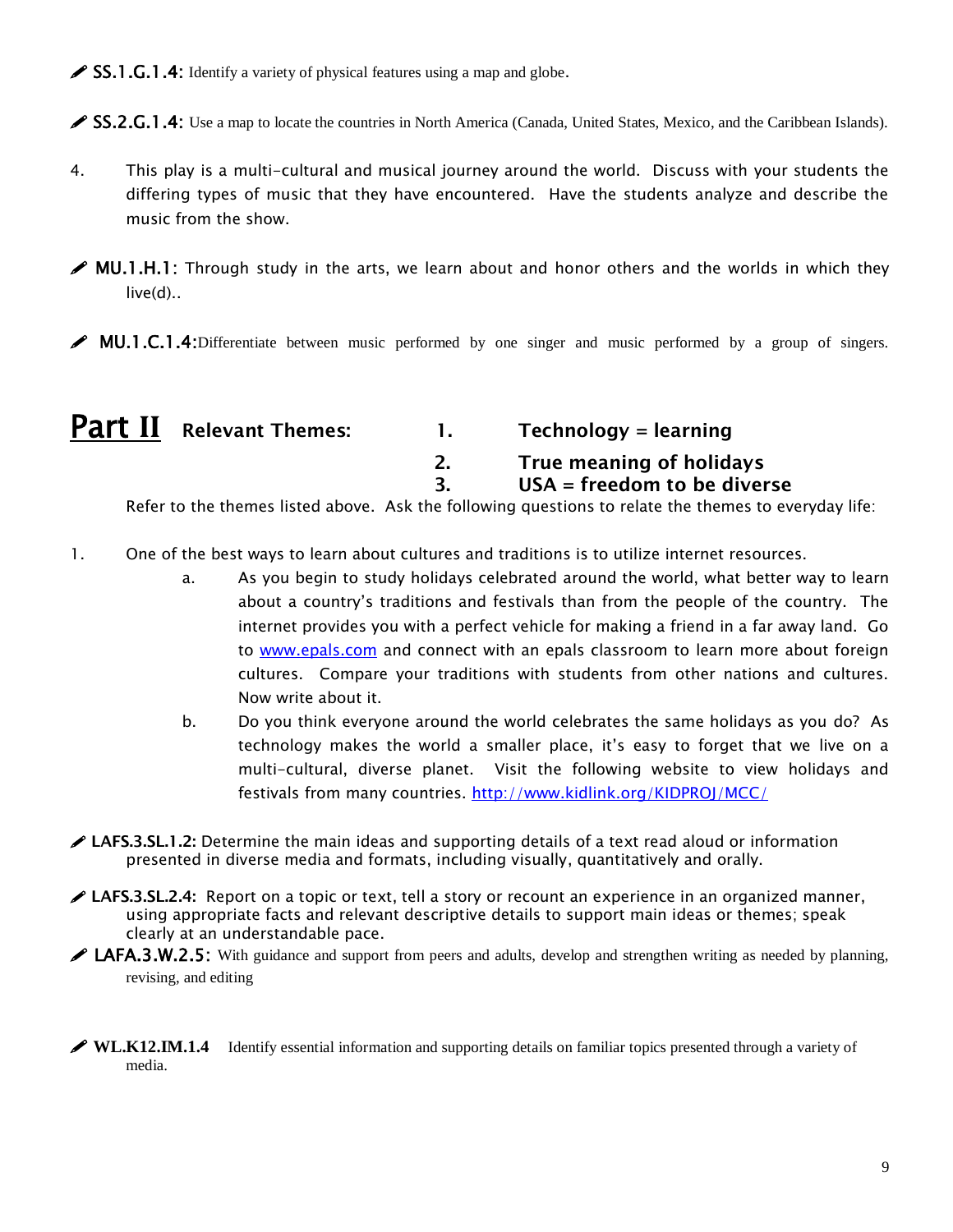- 2. The commercialism of the holidays has most children (and many adults) so wrapped up in gift giving that the original intention of the event is lost. Have a question and answer session in your classroom about the following topics:
	- a. Excluding the giving of presents, what do all the holidays in Santa's revue have in common? (spirit of love, family, helping the poor, etc.)
	- b. "It's the thought that counts, not the gift itself." How many times have we heard this old adage? What does it mean? Are gifts from the heart more important than expensive material items? Why?
- **LAFS.3.SL.1.3** Ask and answer questions about information from a speaker, offering appropriate elaboration and detail.
- **LAFS.3.SL.1.1** Engage effectively in a range of collaborative discussions (one-on-one, in groups, and teacher-led) with diverse partners on grade 3 *topics and texts*, building on others' ideas and expressing their own clearly.
- 3. Believe it or not the USA is one of the few countries where cultural diversity is looked upon as a great strength.
	- a. Discuss the basic concepts of freedom of religion and free speech with your students.
	- b. How do our differences make us stronger?
	- c. Think of 5 great humanitarians who have helped America become the greatest symbol of freedom and human rights that civilization has ever known.
- ◆ LAFS.K.SL.1.1: Participate in collaborative conversations with diverse partners about *kindergarten* topics and texts with peers and adults in small and larger groups..
- $\blacktriangleright$  LAFS.2.SL.1.3: Ask and answer questions about what a speaker says in order to clarify comprehension, gather additional information, or deepen understanding of a topic or issue.

SS.2.C.2.4: Identify ways citizens can make a positive contribution in their community.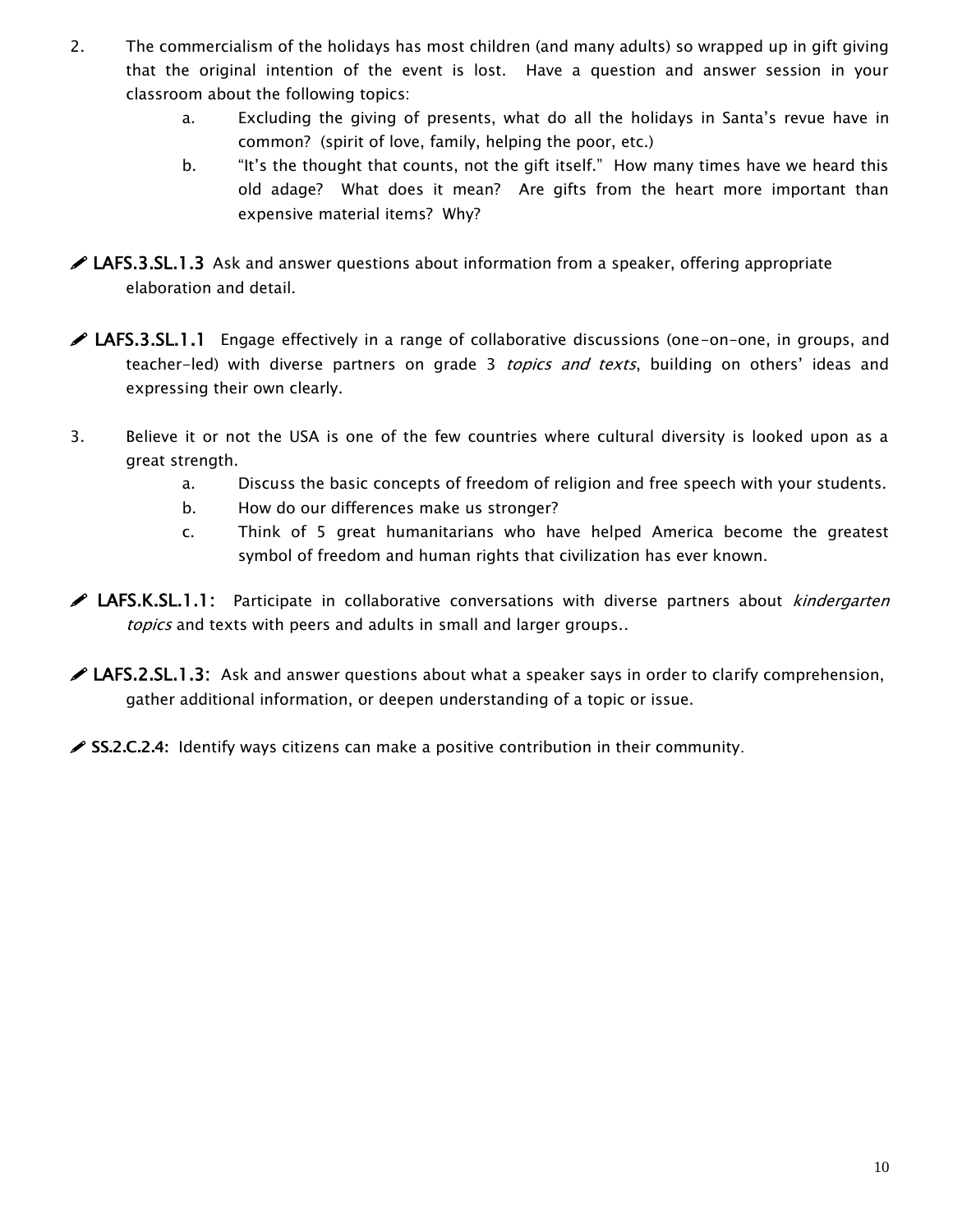# The Art of Florida Assessments

#### Contributed by Patricia Linder

 Visual and Performing Arts Field Trips provide an excellent source of support for the development of skills necessary for success on the Florida Assessments. We invite you to use these instructional strategies to enhance preparation through your theatre field trip.

#### Theatre Activities

#### Cognitive Level 1

Read the story (or play) your field trip performance is based on. Name the main character. List all the characters. Identify the setting. List the story events in the order they happened.

Describe a character (or setting). Explain the problem (or conflict) in the story. Explain how the actors used stage props to tell the story (or develop characterization). Discuss how the blocking, or positioning of the actors on stage affected the performance. Discuss how unusual technical elements (light, shadow, sound, etc.) were used in the performance. Draw a picture of a character. Illustrate or make a diorama of a scene from the performance. Draw a poster to advertise the performance. Work with other students to act out a scene.

Demonstrate how an actor used facial expression to show emotion.

Write a narrative story to summarize the plot of the performance story.

Use a map and/or timeline to locate the setting of the story.

Make a mobile showing events in the story.

#### **Cognitive Level II**

Would the main character make a good friend? Write an expository essay explaining why or why not. Create a graph that records performance data such as: female characters, male characters, animal characters or number of characters in each scene, etc.

Compare/Contrast a character to someone you know or compare/contrast the setting to a different location or time.

Solve a special effects mystery. Use words or pictures to explain how "special effects" (Lighting, smoke, sound effects) were created.

Image the story in a different time or place. Design sets or costumes for the new setting.